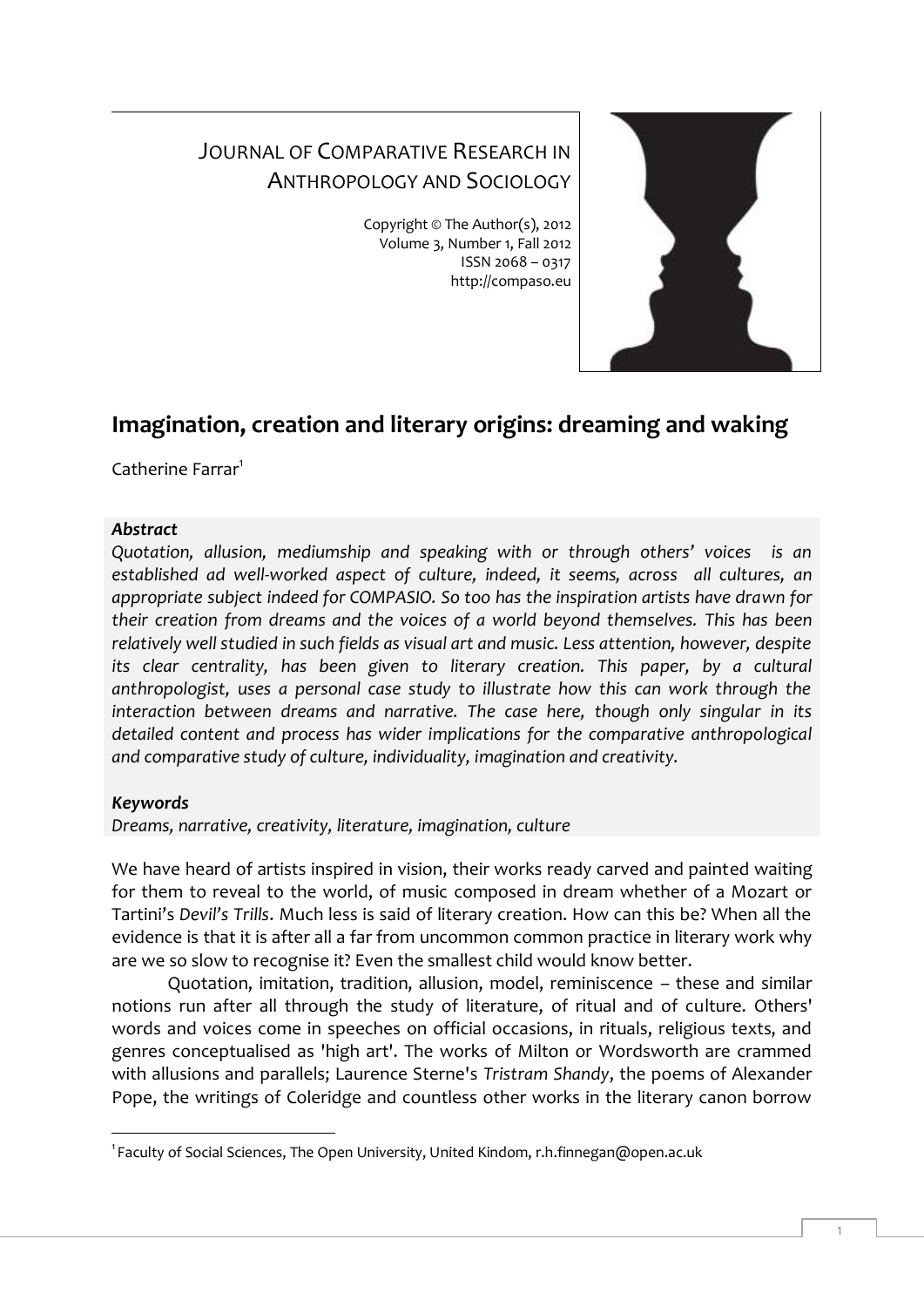from earlier writers; and Renaissance literature fed among other things on the anthology of saws from earlier texts. Kuna ritual oratory featured quotes within quotes, Greek and Latin historians used their characters' speeches to forward and embellish their narratives, and quotation was a key dimension of the literary arts of the West African Yoruba. Alluding has been among the most frequently used literary devices, sermons and theological expositions brim with biblical quotation, and the works of certain modern writers are sometimes described as wholly made up of quotations. However it is defined, quotation in one or another of its many transformations weaves through the literary arts and rites of humankind, as creators and hearers repeat and play upon the words and voices of others.

We have had many echoes from these voices from beyond through the centuries and millennia.. Think of Coleridge, of Homer asking the Muse to speak his verse (more surely than just a conceit), of Zulu sonorous praise poems, epic poets foretold of their craft in dream, of Frost's automatic' poetics in the morning's dew after the struggles of a long night, with the poem waiting for the right moment to emerge fully clothed, shaping itself. How else do we think Petrarch's sonnet form came out to the world? by evolution? hard thought? trial-and-error? survival of the fittest? Or the cadences from one with little Latin and less Greek – whence Shakespeare's heaven-sent (surely) language? The Fijian danced-sung *meke*, chanted in induced sleep or trance from the spirit world at the ocean breakers' edge to be memorised by the waiting followers on the shore? Or Aeschylus great choruses, treasure of culture? Could they have been aught but gems dropped into his mend as the mediator from a world beyond?

Why have we so often ignored these hints? Are we so addicted to the concept of the solitary meditating genius that we screen out any other modes? Or so overcome by the institutionalised way of training that only the writings of the professionally trained are authorised as existent? Or the fought-for products of the supercilious London literary agencies?

Strangely, this has been brought home to me quite directly and personally in a sequence of experiences over recent months as I have been writing, reflecting on African narrative and poetry, on visual images (both my own and googled), and – most unexpected and strange of all – dreaming and waking. This article reflects on my experience and its outcomes. Counter-intuitively for many academics, dreams make an important contribution to our understanding of the nature and processes of human expressive creativity both now and through the ages – the future too perhaps.

So here is the example from my own experience. It is a true one, and not, to my surprise and perhaps yours, in any way a hoax, Perhaps I am deluded but if so it is a sustained delusion, a kind of myth, true , I believe, in its own terms and worth sharing with others. So listen, dear reader, to the case I have to present, of the stories – I had nearly said the poetry - I have heard and now, in part, endeavour to tell you.

They have come in the form of seeing, unplanned, a vision filled with images and, it turns out when transformed into words, that familiar narrative - experience of human living, the wonderful form in which we shape our lives and being - a form in which, perhaps not fortuitously, I already had, with quoting, an established interest (Finnegan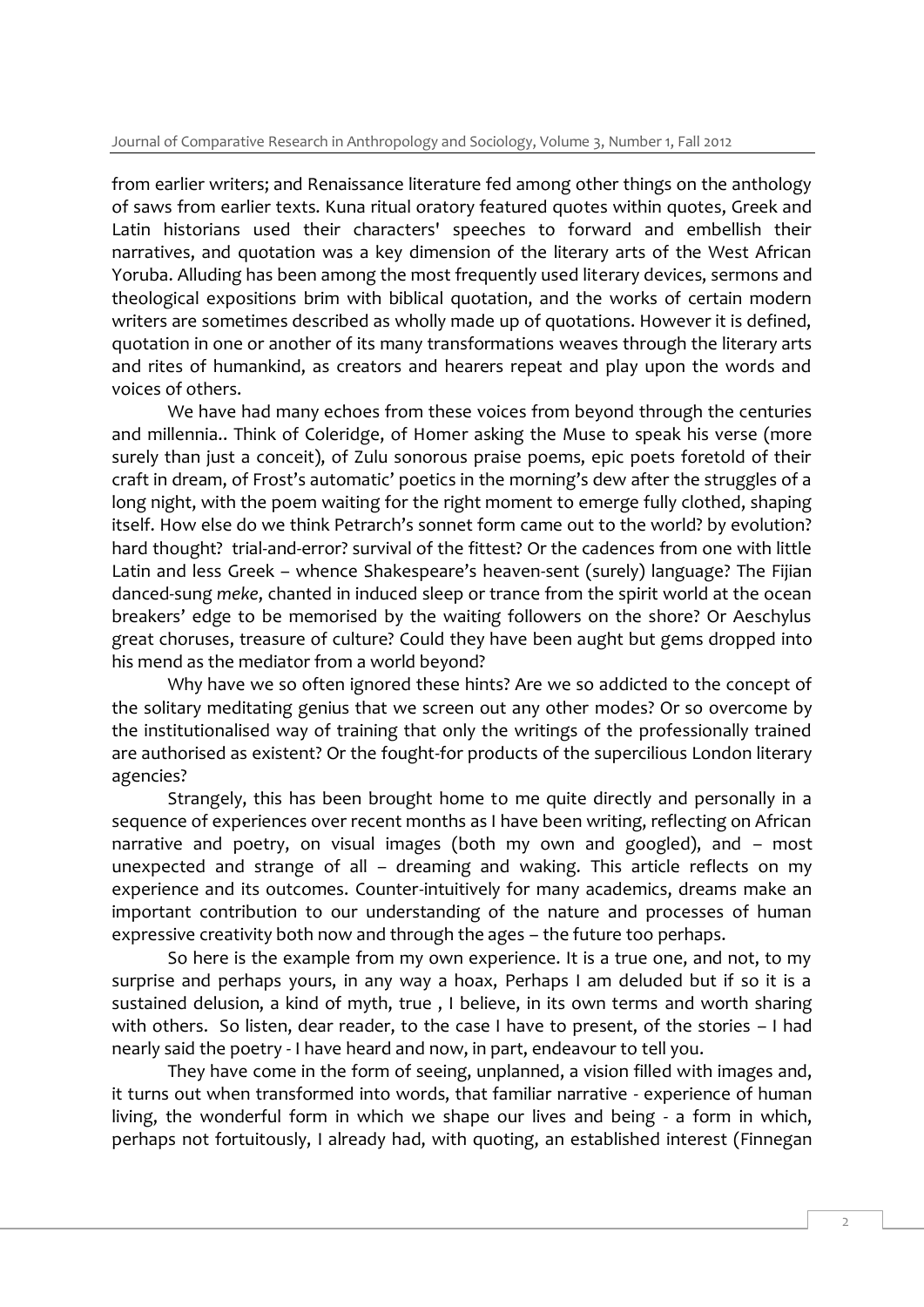1998, 2011). Over the last few months, since a neurological illness in the summer, stories have been told to me, unexpected, unsought, and as what seemed at first an amazing gift in a series of dreams, later viewed, differently, as a series of unsought visions, revealed between sleeping and waking. They existed already – as do, miraculously, the events and practices of the field setting, waiting there for me, for us. They were there before I knew it, independent of my thoughts or actions, yet also enlarging as I struggled to note and record them and as my observations and travels grew, beautifully revealing themselves to my watching eyes. Those attuned to study of expressive culture will scarcely be surprised to hear that much also grows from the culture of present and past literary creation, its accustomed words and sights and sounds.

But I know that ultimately they do not come directly from any of those – unless perhaps from some unknown hand in some other century or galaxy past or to come. My trade is words and listening to words so I have worked, hard, at revising and crafting the tales and how they might sound in the reading. This was sometimes painful, though more in the later reading than the first writing; funny too, specially some of God's antics (I hope they don't offend) and parts of Sophy's - the third - story (to tell the truth I rather hope they do offend some university people – more likely they'll make them laugh). But all in all it has been a happy experience writing up - not the usual difficult readjustment from the field – even if painful as well as entertaining to read afterwards.

The stories scenes gradually uncurtain as I slowly see them and walk further to examine this unaccustomed land. things fall into place as I look at their intricacies.: Anne the defrauded mother – only after I had written the small scene in the second of the tales when Fionnuala brings her the child did I realise that (from the first tale) he was her own son; and that she was also St Anne who comes not in nativity scenes but with her own recent-born son in Virgin-and-Child pictures. Francis and his birds, and Athene's grey eyes (born fully formed from the head of Zeus, I remember) also came later. And Sophia by day in Sir Wulfram's cottage (her nights have not been shown to me): I needn't after all have been so exercised about whether palace sleeping-arrangements would allow Corin and Fionnuala's eventual union.

And the little cat – it was late on that I noticed him (except he was all the time a she) hiding behind the coal scuttle in God's study as he and Sophia finally talked wisdom together, aiming to overhear them so as to pass on it on, suitably edited, to her kittens. Unlike God she hadn't learnt Latin or had a private education (God said that didn't matter but she knew better: wisdom might not be everything – she knew that well from chasing the palace mice - but even in heaven it was something!). Near the start of Sophia's story the cat had all the time been chasing sunbeams in the corner, just I hadn't been looking that way. So too with the scene when he leapt to Sophy's so-unexpected rescue. My sympathy for *her* came late for though I knew that story had to end in her redemption, I wrote it unwillingly.

And the bluebells and primroses and rowan, and Fionnuala's harp – all late to be found unveiled. It was later still that I saw the connection, hazy as it was, with wilderness temptations and snakes and apples, and with the wise men with their different gifts and journeys (I had not before noticed their distinctiveness). Much else has gradually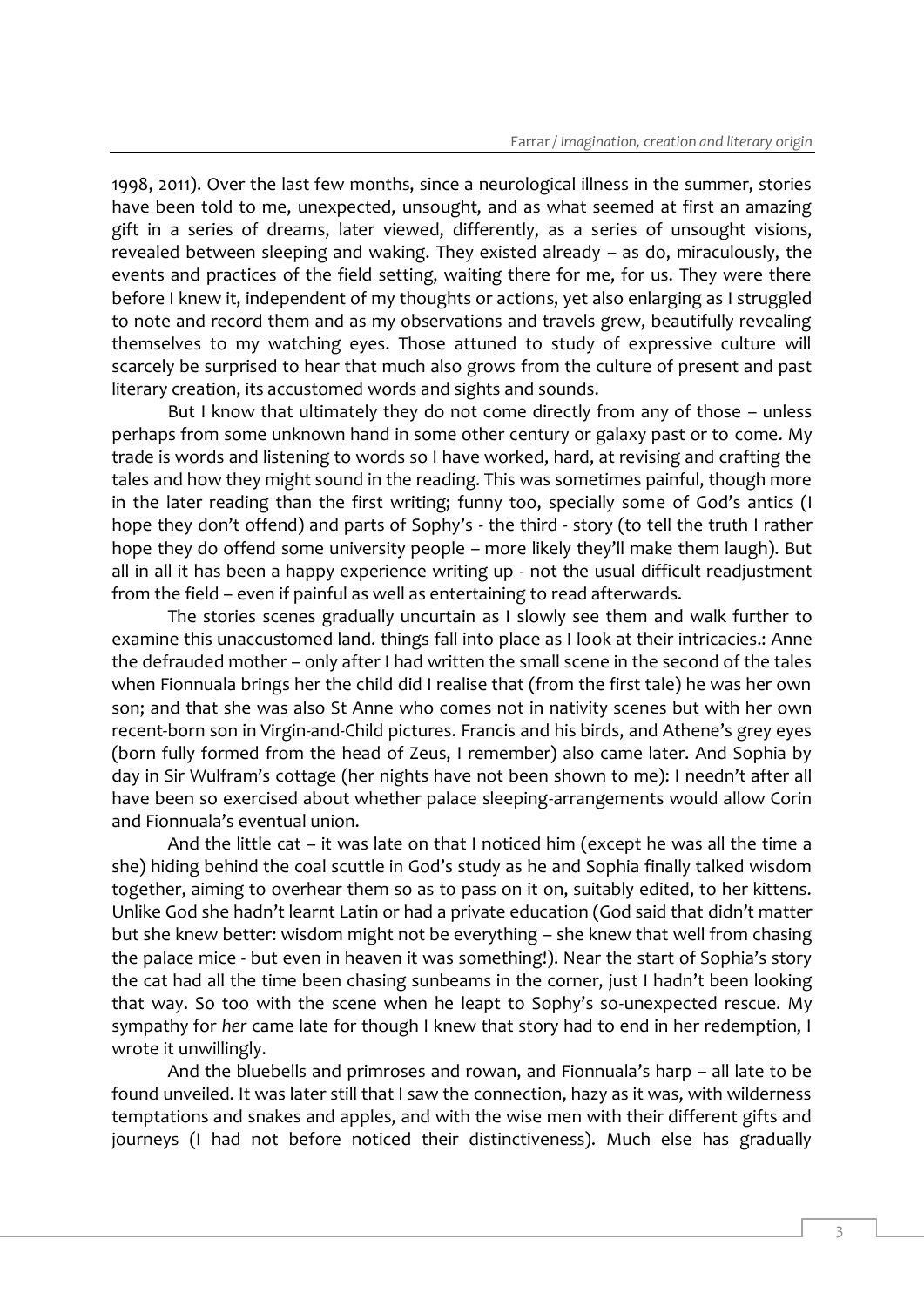emerged from the strange mist-shrouded land of my fieldwork between sleeping and waking.

Next, and while, I think, I was already into my period of illness when I found myself unable for a time to voice the words in my mind, I perceived the dreamlike experience, out of normal consciousness, of heaven as a setting not of passive acceptance, as I had thought, or of listening to already-perfected heavenly choirs, but of widening and deepening experience, both known and untried. That image does not figure directly in the stories, but forms their background. And the last dream tableau – the folding of Francis and Sophia in the safety of his wings followed by his betrayal and his gift: that makes up the central move in the second story, and (with some help from the angel and the little cat) gives structure to the narrative as a whole.

In the narrative as they developed, beyond my control, we see the angel developing from an anxious little figure into something more like the senior and experienced personalities he'd secretly hoped to emulate He was one of those few who learned from taking part not just (as he theoretically should have) by standing back. Perhaps he had read Aeschylus – though I would doubt whether ancient Greek tragedy was on his syllabus. His experience recalls the strains of participant observation encountered by all field working anthropologists of detachment together with participation. Gradually, as in Greek drama, he learns from suffering, his own and others', he grows older in wisdom and experience, and when he gets home never forgets.

Some might say he's excessively tender to Sophia (if he'd taken the Virgins option in the heavenly Diploma programme he might have noticed her failings better). But with his foundation in Transferable Skills he's quite good on Soa the self-trumpeting slut, specially on the Witchiness bit which he focuses very hard on recording for St Peter and the archangelic archivists. He's less good on other dimensions so she gets away with a lot. In the end he makes not too bad an overall assessment, and at least her 'sins' were properly recognised ones, on St Peter's list.

He had more trouble with Sophy (originally Safia but *she* wasn't going to accept someone else's identity). There hadn't been a Feminist Module on offer or if there was he'd accidentally on purpose missed it, so was a bit lost. He wasn't so bad at spotting the bits about the bluebells or, more obvious, the music and rather warmed to her childhood aspirations. But he'd been brought up to respect Authority so was rather flummoxed. He couldn't find any proper Sins (he'd been scared to do the Advanced Criminology course).

It is illuminating how Sophy in the second story is so blind to the beauties of this world. Even when she tries to get them, as I wanted her to, whether for herself or for some utilitarian purpose, she can capture only a grey outline, hear the skeleton of the music, see the faint shape of the mountain. She has a few glimpses it is true, specially from having to join in the choral communing group singing of Newton's 'Amazing Grace' and in her loveless art-lacking childhood – a forlorn deprived figure that make me weep even now after having read (and of course written and revised) it so often. It is her very deprivation that can alert us to the wonders of human and natural creation. It was only her kindness to the little cat – who 'needed her', frustrated by her rigid parents' code – and her longing to learn the trumpet that brought about her eventual saving. The verbal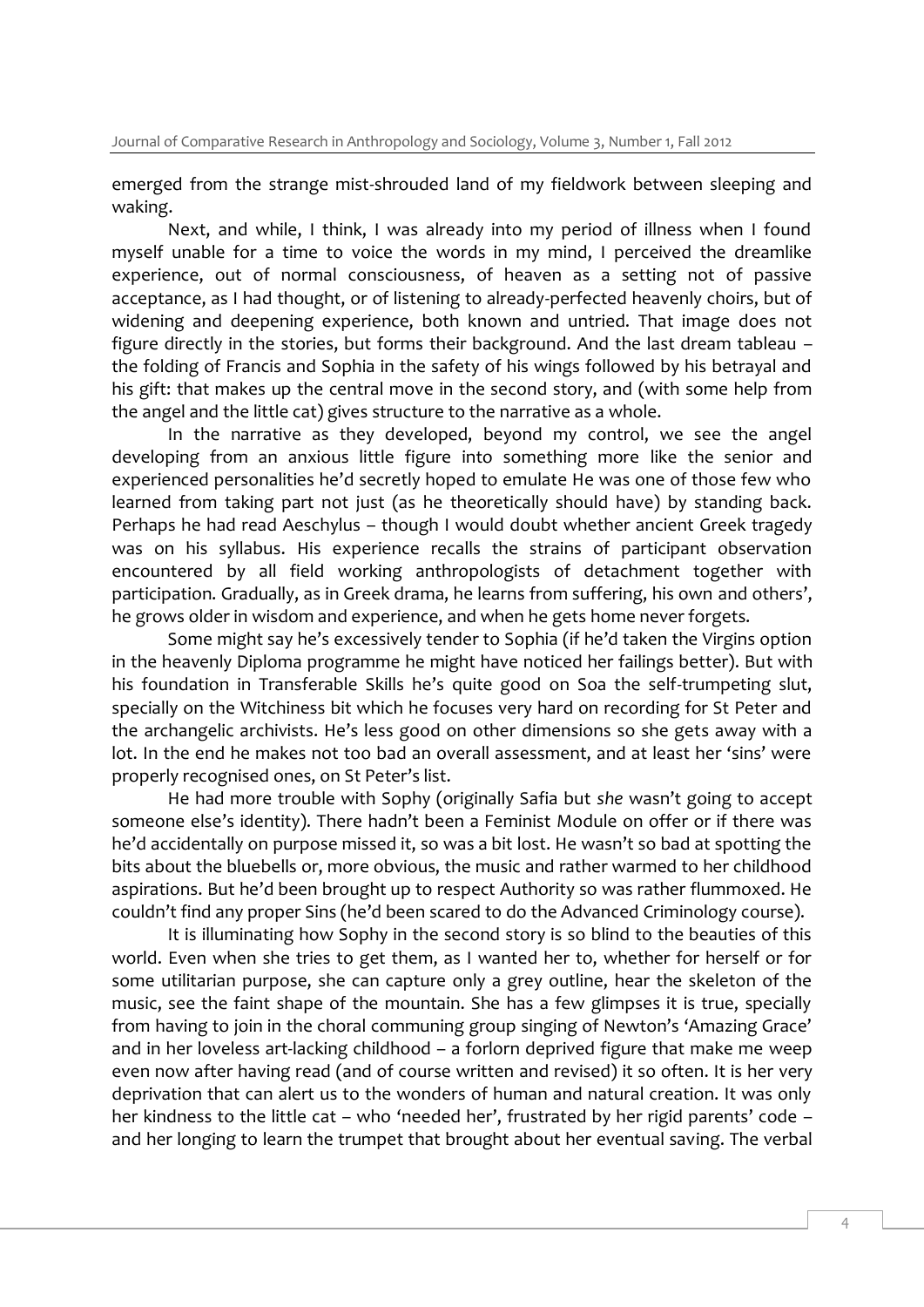text was there before the music. Isn't music prior to words? I have long believed so and written extensively on that point (Finnegan 2003, 201q2). But perhaps after all it *does* lie below verbal consciousness so the creative process had to dig deeper? Certainly music was key to the narrative as to my personal experience, perhaps coming later as lying, less retrievable, deep below the surface?.

But language was key too. It was, and is, a treasured store to be worked with, building on my own and others' arts, bringing to bear my own craft in the sight and sound of words, honed for - I do not know how to count the years, since my babyhood no doubt in the verbal traditions of Ulster where my parents grew and my father exercised his wit and mother told wild and improbable but oh so convincing tall stories about everything under the sun.

The dreams mostly come as static non-narrative tableaux. Transforming them into narrative was a work of art, drawing on the craft which I had spent my life polishing. The voice I came to develop, was at first uncertain and uneven, but began eventually to come through as clear and sustained.

The question of language brought up some interesting points. Unlike many anthropologists departing into the field I knew the language – or thought I did. The way it came out, however, was in very different style, vocabulary and grammar from my 'normal' (academic) writing. In the end, unintendedly and at first unnoticed, much turned out, like so many African and native American narratives mangled in their transcription (Hymes 1996), to be a species of poetry.

Given the traditions in which I grew up, and the Bible- and Bunyan-rich Quaker school I attended, the language, cadences and images could not avoid being biblical, though often in ways I was not aware of when I was writing them down – sometimes, as it felt, from dictation. I worked – hard – at trying to put the dreams into the narrative language in which I grew up, influenced I know by the many novels, both high- and lowbrow that I read before sleeping (sleeping – yes, I begin to see the connection). They were deeply influenced too, I now see, by my experience of African narrative forms, especially the Sierra Leonean Limba and their wonderful story-teller Karanke Dema (Finnegan 1967. 1970, 2007, 2012): their verbal stylistics, lack for the most part of what we might term prepositions, conjunctions and adverbs (but with other, perhaps richer, resources in their place)musical cadences and interpolated songs, personalities (twins, including three twins – like the Sophias, figure often) and characterisation, dramatic moves, everyday style and setting, above all perhaps the ubiquity of repetitions – repetitions both within and between words.

This is not to say that I do not have to work at it. The central stories and characters never change – they are dictated to me, myself merely the medium – but the words and names sometimes do. I have to draw on all my long-learned arts of word craft and cadence-making – sound, in my experience, being at least as important as surface meaning.

How do I know these words come from beyond? 'Proof' in scarcely in question.. But I have been struck over and over again how once the words are written, the dream transformed to mortal story, a depth I had never envisaged shapes itself under my eyes –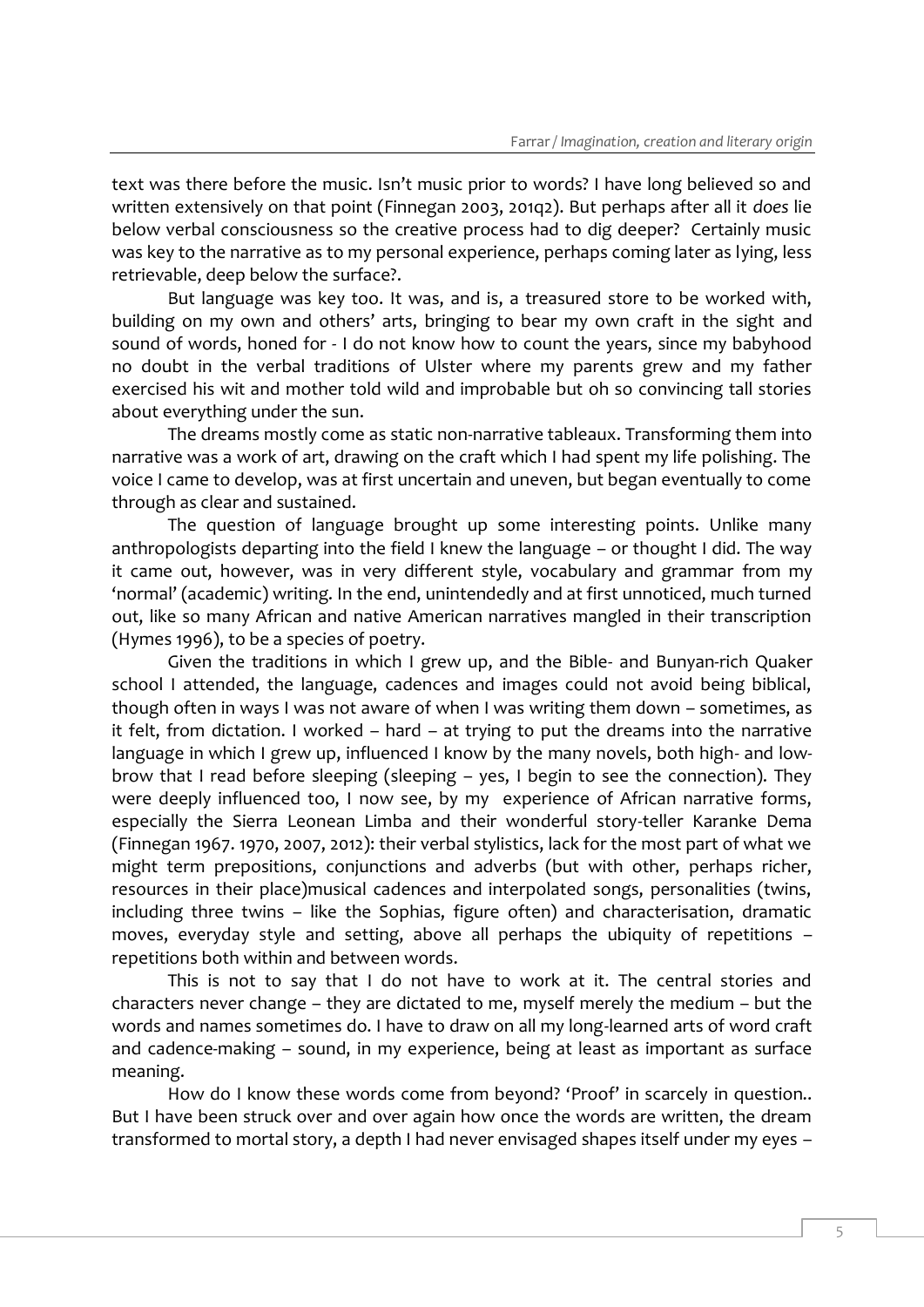not always but richly and consistently so. Take the following passage from 'Three Ways of Loving' (the second instalment) for which I am the current amanuensis.

It is a simple and dramatic episode, told in apparently straightforward language. It describes how the gay but (to Genna) terrifying Torquil tries to rape Genna, who is eventually saved not by either of the two twins who love her but by the faithful guide dog Meg.

Party at the Queen's palace, guests in boisterance, notables present. The Queen's hospitality never at fault, food wine dance. Guest list fulfilled. Torquil evil heart a-planning.

Genna too with her Richard and Corin, Meg behind (not so welcome at the queen's festivities, but loved always by the king)

Talk to Torquil, courtesy.

'Have you read any good books recently?'

'Not my thing, surely you know that by now my Genna' (up down, opportunity?)

'But – Can we suggest some? I could lend …'

OPPORTUNITY. Mistletoe. Below. Library.

'Yes yes yes. I have a gift for you too. A big wonderful unprecedented huge grandiose unprecedented long-desired …'

Something odd there? But courtesy before all.

'A loan, very happy to help, let us explore together. Below. In the library' Down stairs

Stretch high for a first book. Look up, haa! Tumble, tender catching. Soft kiss. Loving cousin …

?

The first gift.

Courtesy … Laugh (try). Embarrassed -

'Oh, oh, unexpected. Mistletoe much to answer for!'

Now for the second, deeper (hah) message, signal, massage

'Your second gift now my love. (*How* convenient that mistletoe, look up) *How* easy (women all want it I know). Now now no shrieks, what *would* the queen say party disrupted.

Hard kiss, no mistake

The second gift.

Scream, the queen ….

Unbuckling the belt, one of the many. Passing object. Not her, not her. Not Genna.

The third gift was coming.

*Scream*. Voice not reaching her voice.

Richard help me help me

She could flee.

Hands on her breasts. Bodice. Skirt.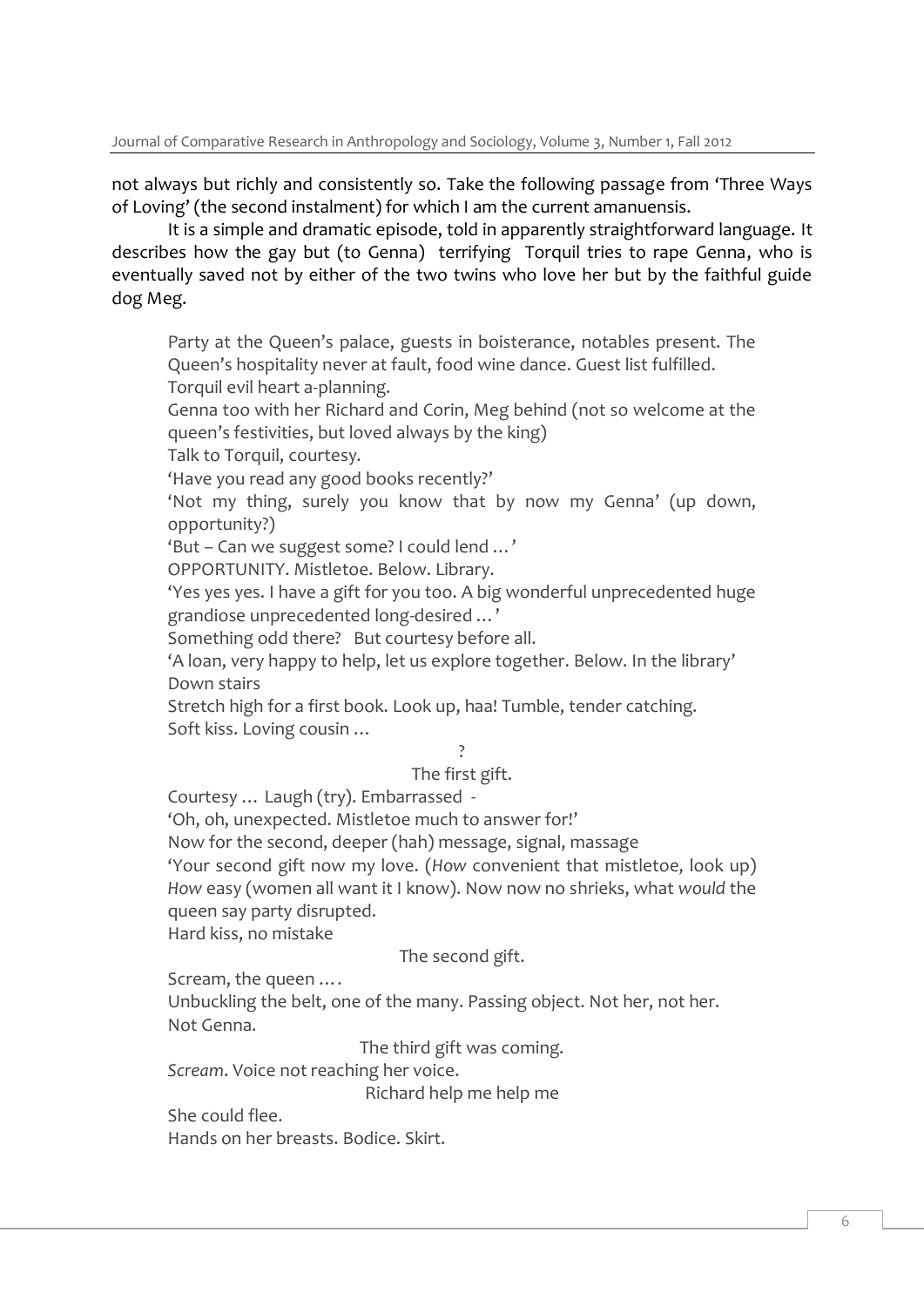The third gift is coming … Cor help me help me The third gift is coming. The ant feet, the octopus fingers, spider legs. No no, not my little spider cried God, the watcher, chorus, the common man. And now the snake coiling uncoiling slipping stepping slowly slowly Slowly down her body. Across the stoop. No stopping the lightning quivering lusting tongue Round the last step's corner.

God held his breath

Cor, Rick (no voice) Oh hope of last hope Meg in party's music Too late, too late Meg heard. Paws on the stairs.

Snake in the anteroom. Help me help. At the door. The inner doors. All her strength against them.

> Opening Opening … The third gift on its way.

It is Meg in the anteroom. Meg on the stoop. At the inner doors. All her strength against them.

Opening, yielding,

The gift on its way.

At Tor's throat, ladder fallen, Jenn on the floot. Sir Torquil tenderly bending

'What happened my dear?'

Richard fast down the stairs, Iris close behind. Clasping Jenna in safe arms, raising Tor, wrapping his cloak tight around him, hiding all.

'What happened?'

The Queen was there (the King had heard naught).

She did *not* allow a fracas to stir the smooth surface of her events.

'Get up and redo your make-up straight, my – my dear' Oh but first (courtesy above all)

'Thank you my dear sir for looking after her – she's still very young you know (better not elaborate on that … hm … Sir Torquil'll understand), the more gratitude to your forbearance. We are in your debt' (gracious to the plebs.) And did you get your gifts, Sir Torquil?'

'How gracious madam, how thoughtful.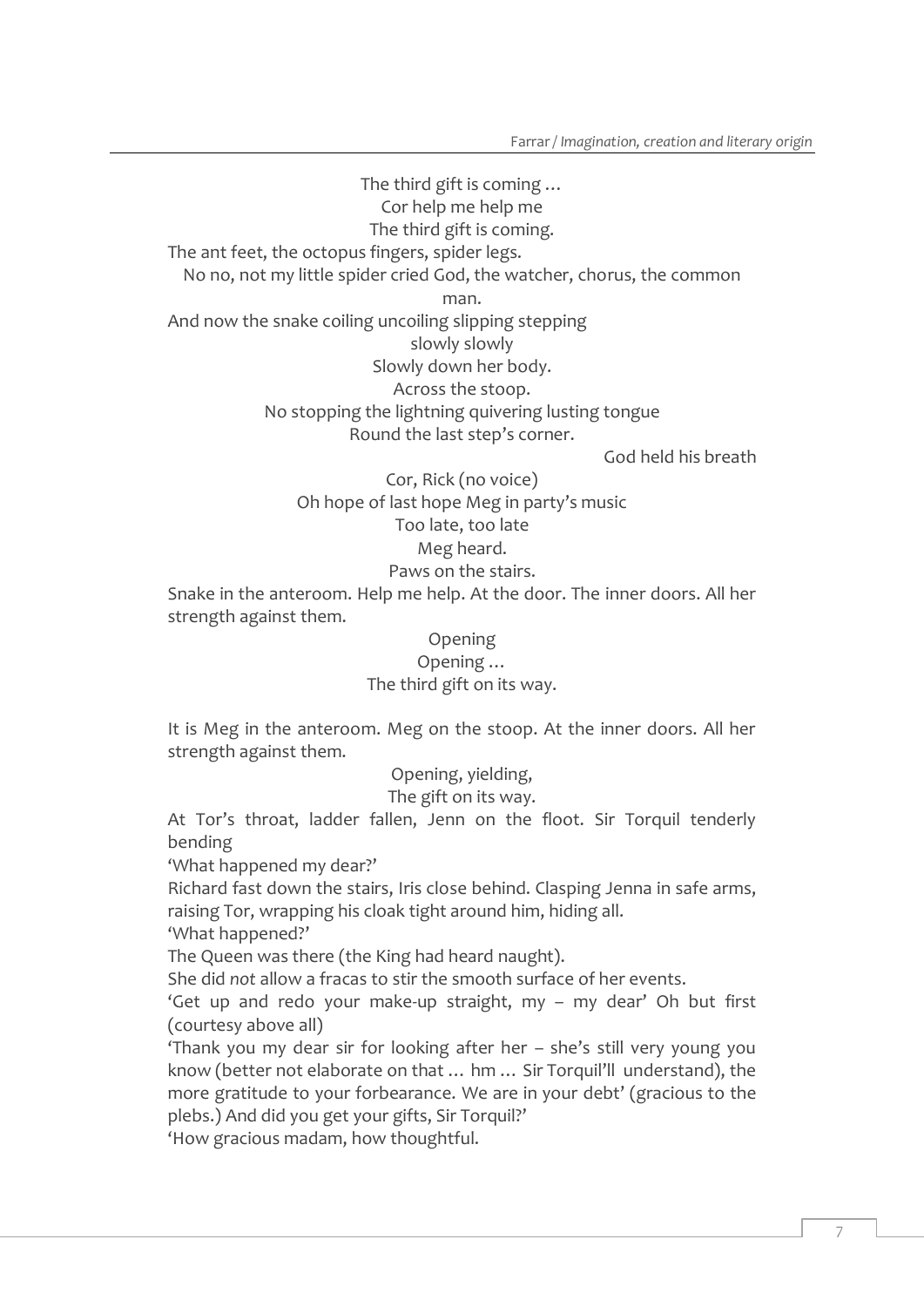Yes *indeed* I did. Gifts long desired. Two so far. Genn is keeping the third for my return, aren't you my darling? Looking to my third great unsurpassed magnificent – er - gift, specially for you …'

A bit off key thought the queen, not used to elite company. But in one's position one has to unbend to the *nouveaux riches,* mingle. Duty first, the king's stamina not so good nowadays.

'She may not be up to finding it for you just now' (these badly brought up gals, no stamina) But do please come back for more when you're ready, Guinivere will be waiting, front always open for you, back if you prefer. I know she's agog to see your present

*GINEVRA!* isn't that right my dear?'

What could Genna do?

The third gift was coming.

Her madam selling her to to -, binding her ..

The third gift was coming.

Corin's eyes alone saw

And mine, don't forget mine whispered God

'Let me help, I will bring the book to your house honoured sir. Let me find it for you'

No look to Genna, he climbed the highest shelf for the Greek Testament, he knew it well

(*My soul doth magnify the Lord …* )

'This one will do you good, ponder it well, er, enjoy it. With Genna's love,

#### it's hers'

What could he but take it

Genns trembling in Richard's arms, Queen above exchanging cool looks with the king. Q*uite* enough fuss about that irresponsible, *undutiful* Ginvera, I ask you. *His* niece.

On the face of it quite a dramatic episode, important too in the unfolding narrative. That was what I thought when I wrote.

But then, as the reader may already have seen, I gradually I began to see the depths in Sir Torquil's riddling words, speech not understood by poor Genna until it bursts on her, appalled, at the end. In the dreaming night their ambiguities started to uncoil themselves.

'Below' in every sexual sense you can think of – not the library or its books only for Genna - his snake awake, coiling inexorably down, snake of temptation (whose I wondered?), freezing its victim with its icy stare, raised to strike, closing on the apple of long-devised desire.

Unseen by the queen too. Her duty-filled graciousness makes everything worse. She could not have the smooth surface of her party ruffled (surface? below? water? rippling?– constant imagery of the narrative).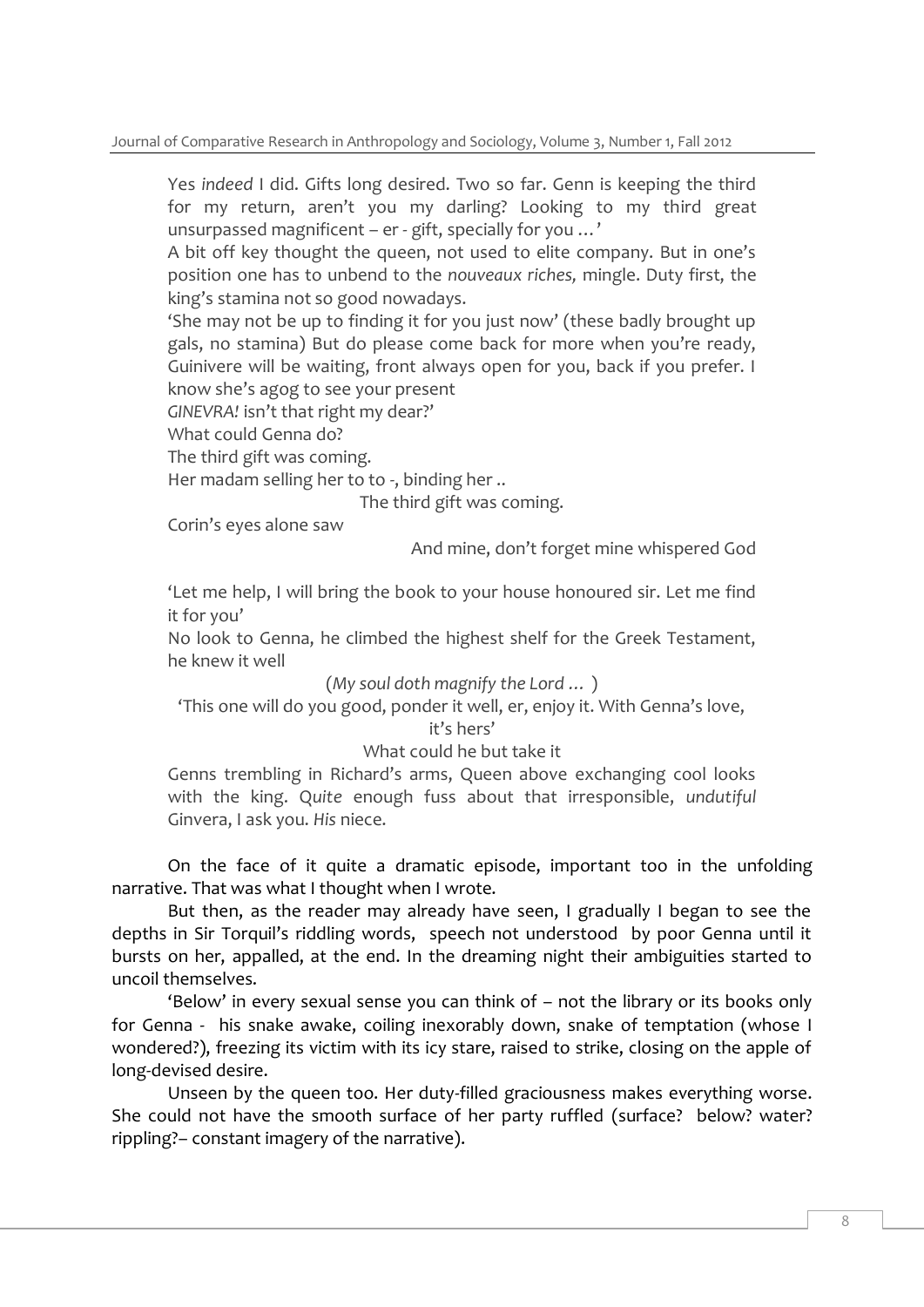Heard only by Meg, Cor's seeing dog. Seen fully only by Cor's blind eyes which understood and quivered with Genna's every sense

Or so I thought …

But I have seen, even as I write this, that though Richard was first to the rescue, it was Corin's sensitiveness to language, he the master poet, that let him grasp and unriddle the riddle. *He* heard and translated. It was he who undid the magic, the spelled words . for he spoke plainly, unpoetically, not of 'gift' –Christmas the time of the free exchanging of presents, of self, of mistletoed love – but of a book. And – again I have just seen – the gift he chooses is *the* book, the biblion, the Greek bible. How poor Tor must have puzzled over it – how delightful to the reader and to Cor, Genna all unknowing - as he turned those Greek letters upside down and around, above and below, endeavouring to open and penetrate its meaning, above, and again below.

Meantime I mistily knew already that that episode would be central to its characters and to the narrative's development. The key personalities are here in all their uniquenesses, key to the story's denouement as Genna makes her final impossible choice throwing her fateful weight along the earth's tilting fulcrum between the twins Richard and Corin (twins united in the womb and in love, one); and they between Genna and Iris of the dancing sparkling rainbow eyes (dazzling eyes that surprised me until I too looked into their depths).

As I say, I work by day at hewing words, drawing on all my skills. But once done, as it is now for the first instalment, I no longer recollect the details or the labour. The text is fixed. It is not only me of course. That great Limba story teller Karanke Dema in Sierra Leone once told of thinking out his longer stories in the fields during the day, then speaking in the evening inspired by *malimba ma -* tradition, dreams? – and the imagination of his heart, his mind, his poetic skill (*hutukuma)* as he told his tragic or comic tales.

It is much the same, I think, as I time after time struggle and hesitate between differing wordings and phraseologies. The words and names sift their shapes as I work them, as they have already done in the extract above. Sound is all, meaning already given. In the dream of last night, hard on a Christmas Day's festivities, the key images were of an anthropologist's choice on a thorny path and (hardly a coincidence) of food and cooking At the end

> And she wrote wonderful books about her people, and he cooked the most fantastic wedding feast ever seen on earth, after she and her family – had cut up the vegetables for him. And they danced till dawn on the streets of Cairo, of free Cairo.

Well, something like that. But the details shift and slip. Too many 'and's'? and what about 'after she and her family – had cut up the vegetables for him'? I now see that's too fussy, though I wanted to put it in (he *did* need some help you know – this isn't just a fairy tale happy-ever-after-ending – I think) and how could she have done it on her own? maybe somewhere earlier? Or, hard choice, not there at all?). And the last sentence – closing cadence is all. Just 'the streets in free Cairo' would be more powerful. And I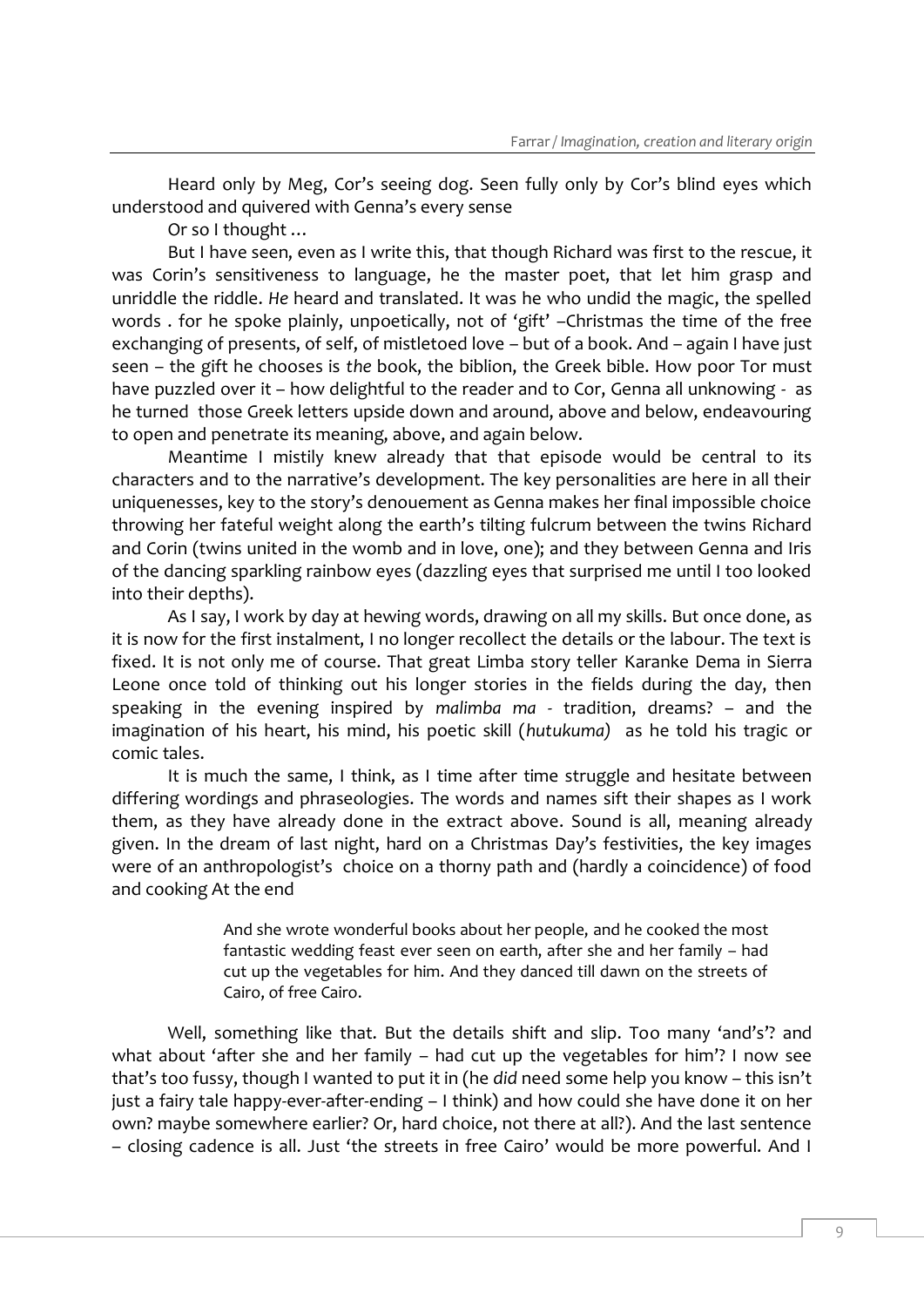think now they danced 'all night' (not till dawn): it means the same but the *sound* (not just the rhythm as I'd thought) somehow isn't - why? Other writers will no doubt be able to tell me.

And the images. Without my intending it, these have become a structural characteristic for each narrative. The first book - about the little angel and the three wisdoms – was shot through not just with the (stately traditional) music and words of hymns and carols but with images of living things; birds and animals, chiefly but not solely, for the divine union of God and Sophia, wild flowers for others; and then for Sophy vixen and, even more central, the tempting snake and its apples, temptation in every sense, not without rationale as even the little angel had to admit. Also with coiled beings, devils, demons, transforming to energising dragons (how could I have known the therapeutic worth of that progression?).

'Three ways of loving' began from Schubert's 'Trout' quintet, prime shared favourite of my husband and myself. I obeyed – 'and Mary meekly bowed her head', what choice had we? But I did not *at all* like it. I'm not keen on cold fish.

But then I realised it was the music, the piano's shimmering notes, the rich images of water – water the image of love, ice and desert of its opposite – and the rustling sound of water. All through we sense these images of love – the ones coldly incapable until redeemed by another's love, the ones swimming like dolphins in the ocean wave, carried by the river meeting the Donegal coast, travelling not through desert and rejected forgotten oasis springs and icebound peaks but over seven oceans and across seven rivers to find her love. The third and fourth, only dimly seen as yet. but I know they are waiting for us to see them, of abrupt sudden sounds – not sustained like the other - of percussion, the angel's madcap drummin' sister whose music and flashing lights are too hot even for purgatory. And the fourth (final?), the dragon's tale: smoke, and smells and the vigour that is needed for enlivening the world.

And the overriding theme of the whole? It never occurred to me to seek that. But one late night I opened, dreaming, an old blue file to see 'Self' written at the head of the column and a series of words below, taken away too quick for me to read or to turn the page, perhaps five or six, indented to the right (the short Cairo story?). I was puzzled rather than frustrated. In any case it seemed irrelevant.

But then I saw that there, waiting, was the extraordinary key to the whole. To our lives, there waiting. It was those fateful repeated choices between others, and no less between facets of one's self. What greater or more pain-full gift could God have given his children than their free will? The one gift he had no choice but to give. He wrote as it was written. How strange that God should lack what he had to give to those erring human beings of his creation!

The dreams and musings of a Shakespeare, Aeschylus or Newman must be of interest. How did they craft their work? Whence these miracle writings? That of someone like myself must perforce be of less interest.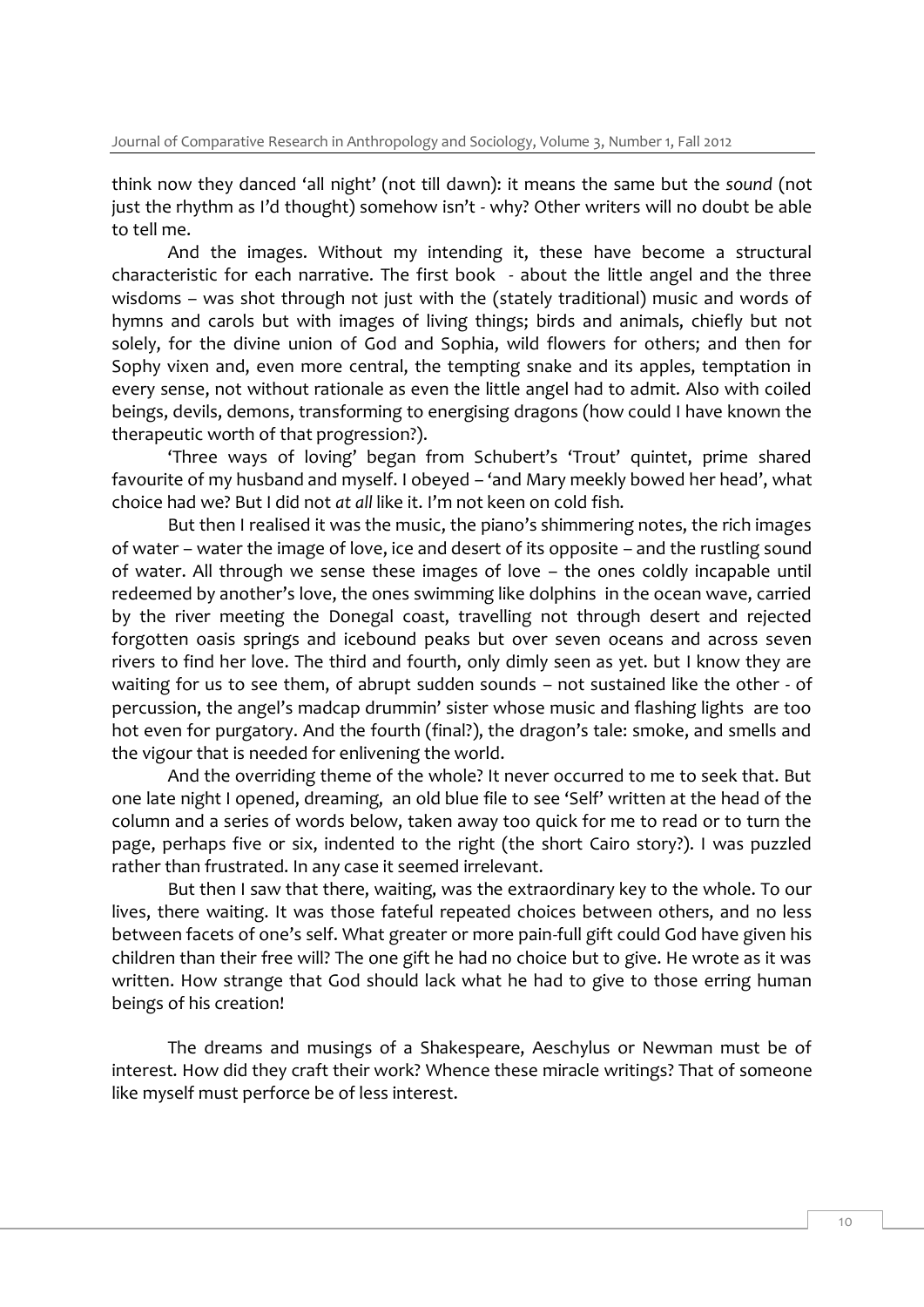And yet – and yet …? In this age of women's achievements, of the voice of the common man, can my dreamed witnesses give a small clue to the wondrous working of human imagination?

#### R E F E R E N C E S

- Abraham, K. (1979) 'Dreams and myths: a study in folk psychology', in *Clinical Papers and Essays on Psychoanalysis*, Hogarth Press, London.
- Chomsky, Noam (2011) '[Language and other cognitive systems: What is special about](http://www.psypress.co.uk/common/generic/psypress/r2/redir.asp?a=1386&m=168754&t=h&url=http%3A%2F%2Fwww%2Etandfonline%2Ecom%2Fdoi%2Ffull%2F10%2E1080%2F15475441%2E2011%2E584041)  [language?](http://www.psypress.co.uk/common/generic/psypress/r2/redir.asp?a=1386&m=168754&t=h&url=http%3A%2F%2Fwww%2Etandfonline%2Ecom%2Fdoi%2Ffull%2F10%2E1080%2F15475441%2E2011%2E584041)' online
- Devereux, G. (1969) *Reality and dream. Psychotherapy of a Plains Indian*, New York, International Universities Press.
- Edgar, Iain (1995) *Dreamwork, anthropology and the caring professions: A cultural approach to dreamwork*. Aldershot: Avebury.
- Edgar, Iain (1999) Dream fact and real fiction: the realisation of the imagined self. *Anthropology of Consciousness* 10(1): 28-42.
- Edgar, Iain (2009) 'A comparison of Islamic and Western psychological dream theories', in *Dreaming in Christianity and Islam: Culture, Conflict, and Creativity*. Bulkeley, K., Adams, K. and Davis, P. New Brunswick, USA.: Rutgers. 188-199.
- Feld, Steve (1989, 2010) Personal communications.
- Finnegan, Ruth (1967) *Limba stories and story-telling*, Oxford: Clarendon Press.
- Finnegan, Ruth (1970) *Oral literature in Africa,* Oxford: Clarendon Press.
- Finnegan, Ruth (1998) *Tales of the city. A study of narrative and urban life*, Cambridge' Cambridge University Press.
- Finnegan, Ruth (2001) 'Oral and literate expression', *International Encyclopedia of the Social and Behavioral Sciences*, Oxford: Pergamon.
- Finnegan, Ruth (2003) *Communicating. The multiple modes of human interaction,* London: Routledge.
- Finnegan, Ruth (2011) *Why do we quote? The culture and history of quotation,*, Cambridge: Open Book.
- Finnegan, Ruth (2012) *Oral literature in Africa*, 2<sup>nd</sup> (illustrated) edition, Cambridge: Open Book.
- Hymes, Dell (1996) *Ethnography, linguistics, narrative inequality*, London: Taylor and Francis.
- Jedrej, M. and Shaw, R.(eds.) (1992), *Dreaming, religion and society in Africa*, Brill, Leiden. Jung, C. Gustav (2001) *Dreams*, Routledge
- Kracke, W. (1987) 'Myths in dreams, thought in images: an Amazonian contribution to the psychanalytic theory of primary process', in Tedlock 1987
- Lohmann, Roger Ivar (ed.) (2003) *Dream travelers: sleep experiences and culture in the Western Pacific*, Palgrave.
- Lévi-Strauss, C. (1963) 'The structural study of myth', Basic Books, New York.
- Sanford, John (1990) *Dreams: God's forgotten language* HarperOne.